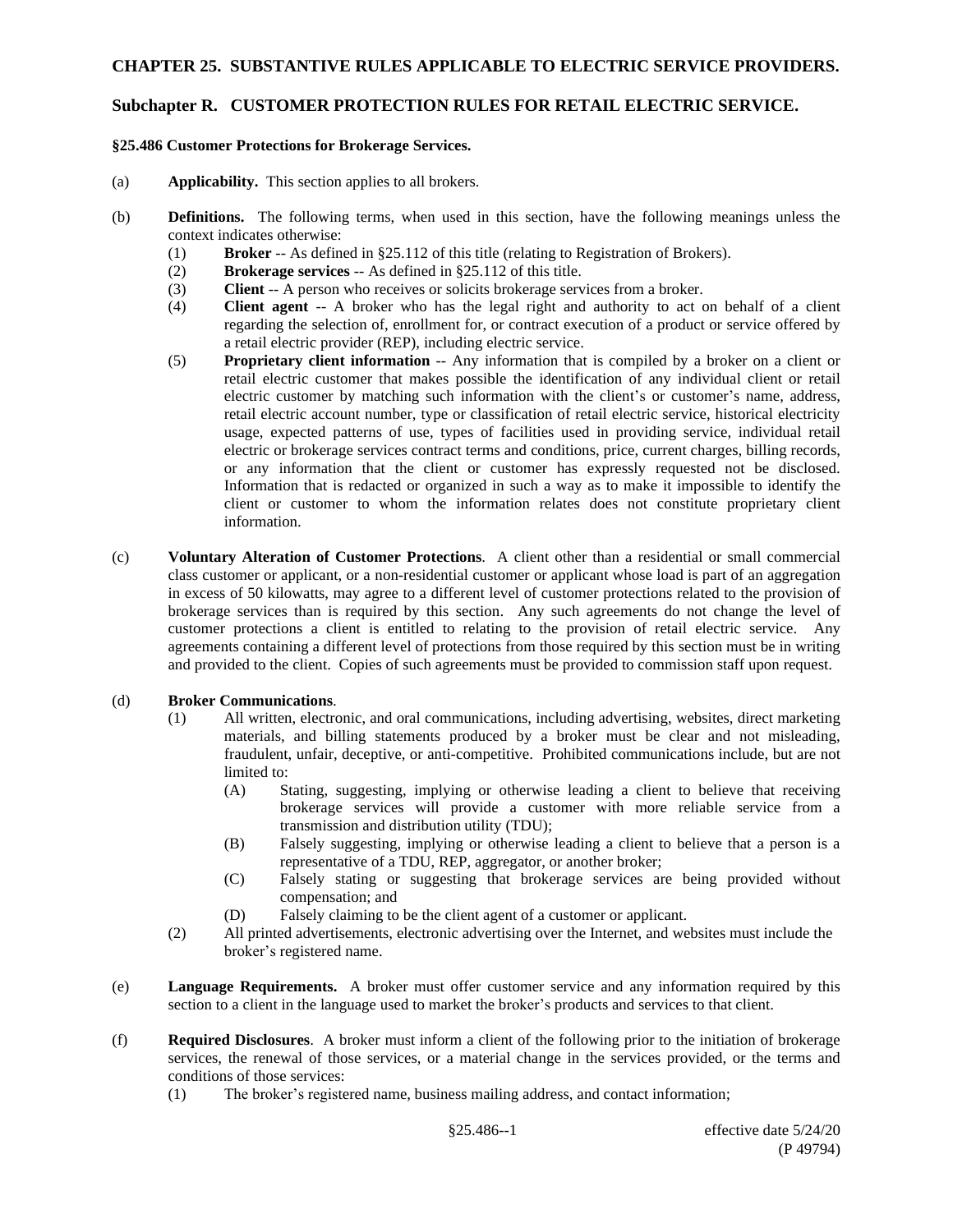# **CHAPTER 25. SUBSTANTIVE RULES APPLICABLE TO ELECTRIC SERVICE PROVIDERS.**

### **Subchapter R. CUSTOMER PROTECTION RULES FOR RETAIL ELECTRIC SERVICE.**

- (2) The broker's commission registration number;
- (3) The registered name of any REP that is an affiliate of the broker;
- (4) A clear description of the services the broker will provide for the client.
- (5) The duration of the agreement to provide brokerage services, if applicable;
- (6) A description of how the broker will be compensated for providing brokerage services and by whom;
- (7) How the client can terminate the agreement to provide brokerage services, if applicable;
- (8) The amount of any fee or other cost the client will incur for terminating the agreement to provide brokerage services, if applicable; and
- (9) The commission's telephone number and email address for complaints and inquiries.

#### (g) **Client Agent Requirements.**

- (1) An agreement between a broker and a client that authorizes the broker to act as a client agent for the client must be in writing.
- (2) In addition to the requirements of subsection (f) of this section, a broker that acts as a client agent for the client must inform the client of the following:
	- (A) A clear description of the actions the broker is authorized to take on the client's behalf;
	- (B) The duration of the agency relationship;
	- (C) How the client can terminate the agency agreement;
	- (D) The amount of any fee or other cost the client will incur for terminating the agency agreement; and
	- (E) How the client's customer data, including proprietary client information, and account access information will be used, protected, and retained by the broker and disposed of at the conclusion of the agency relationship.
- (3) A broker that is authorized to act as a client agent for the client must provide evidence of that authority upon request of the client, commission staff, or a REP with which the broker seeks to enroll the client.
- (4) For purposes of §25.474 of this title (relating to Selection of Retail Electric Provider), a REP may rely upon the representations made by a client agent provided that the client agent is registered with the commission and provides evidence of agency authority.

#### (h) **Unauthorized Charges and Unauthorized Changes of Retail Electric Provider.**

- (1) Unauthorized charges. A broker must not bill an unauthorized charge or cause an unauthorized charge to be billed to a customer's retail electric service bill.
- (2) Unauthorized service changes. A broker must not switch or cause to be switched the REP of a customer without first obtaining the customer's authorization.
- (i) **Discrimination Prohibited.** A broker must not unduly refuse to provide brokerage services or otherwise unduly discriminate in the provision of brokerage services to any client because of race, creed, color, national origin, ancestry, sex, marital status, source or level of income, disability, or familial status; or refuse to provide brokerage services to a client because the client is located in an economically distressed geographic area or qualifies for low-income affordability or energy efficiency services; or otherwise unreasonably discriminate on the basis of the geographic location of a client.

#### (j) **Proprietary Client Information.**

- (1) A broker must not release proprietary client information to any person unless the client authorizes the release in writing. This prohibition does not apply to the release of such information to the commission.
- (2) A broker is not permitted to sell, make available for sale, or authorize the sale of any clientspecific information or data obtained unless the client authorizes the sale in writing.

#### (k) **Client Access and Complaint Handling.**

(1) **Client Access.** Each broker must ensure that clients have reasonable access to its service representatives to make inquiries and complaints, discuss charges on bills or any other aspect of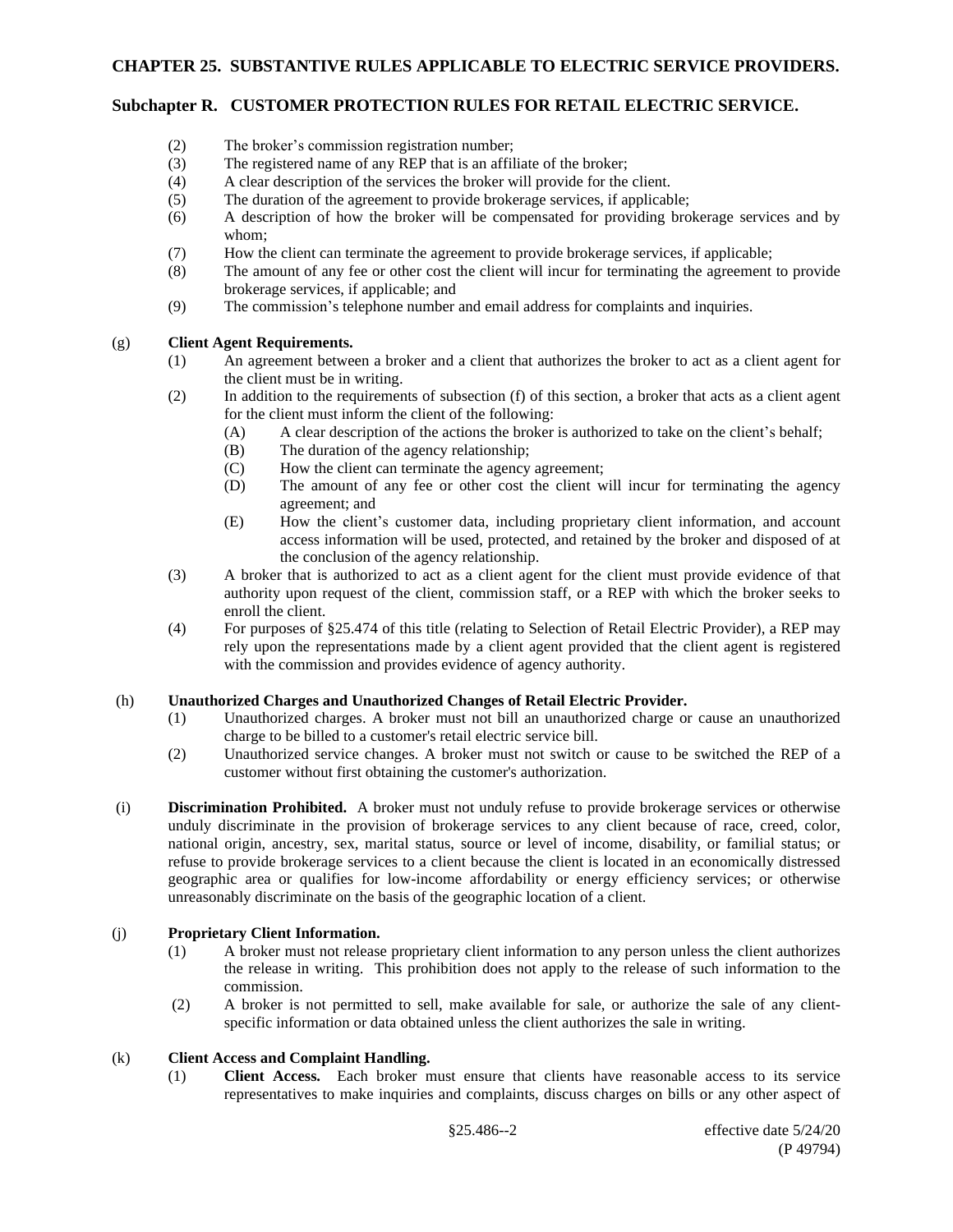# **Subchapter R. CUSTOMER PROTECTION RULES FOR RETAIL ELECTRIC SERVICE.**

the brokerage services provided to the client by the broker, terminate an agreement to provide services, and transact any other pertinent business. A broker must promptly investigate client complaints and advise the complainant of the results. A broker must inform the complainant of the commission's informal complaint resolution process and the following contact information for the commission within 21 days of receiving the complaint: Public Utility Commission of Texas, Customer Protection Division, P.O. Box 13326, Austin, Texas 78711-3326; (512) 936-7120 or in Texas (toll-free) 1-888-782-8477, fax (512) 936-7003, e-mail address: customer@puc.texas.gov, Internet website address: www.puc.texas.gov, TTY (512) 936-7136, and Relay Texas (toll-free) 1- 800-735-2989.

(2) **Complaint Handling**. A client has the right to make a formal or informal complaint to the commission. A broker may not use a written or verbal agreement with a client to impair this right for a client that is a residential or small commercial customer. A broker must not require a client that is a residential or small commercial customer to engage in alternative dispute resolution, including requiring complaints to be submitted to arbitration or mediation by third parties.

#### (3) **Informal Complaints**.

- (A) A person may file an informal complaint with the commission by contacting the commission at: Public Utility Commission of Texas, Customer Protection Division, P.O. Box 13326, Austin, Texas 78711-3326; (512) 936-7120 or in Texas (toll-free) 1-888-782- 8477, fax (512) 936-7003, e-mail address: customer@puc.texas.gov, Internet website address: www.puc.texas.gov, TTY (512) 936-7136, and Relay Texas (toll-free) 1-800- 735-2989.
- (B) A complaint should include the following information, as applicable:
	- (i) The complainant's name, billing and service address, telephone number and email address, if any;
	- (ii) The name of the broker;
	- (iii) The broker's registration number;
	- (iv) The name of any relevant REP;
	- (v) The customer account number or electric service identifier;
	- (vi) An explanation of the facts relevant to the complaint;
	- (vii) The complainant's requested resolution; and
	- (viii) Any documentation that supports the complaint.
- (C) The commission will forward the informal complaint to the broker.
- (D) The broker must investigate each informal complaint forwarded to the broker by the commission and advise the commission in writing of the results of the investigation within 21 days after the complaint is forwarded to the broker by the commission.
- (E) The commission will review the complaint information and the broker's response and notify the complainant of the results of the commission's investigation.
- (F) The broker must keep a record for two years after receiving notification by the commission that the complaint has been closed. This record must show the name and address of the complainant, the date, nature, and outcome of the complaint.
- (G) While an informal complaint process is pending, the broker must not initiate collection activities, including a report of the customer's delinquency to a credit reporting agency, with respect to the disputed portion of the bill.
- (4) **Formal Complaints.** If the complainant is not satisfied with the results of the informal complaint process, the complainant may file a formal complaint with the commission within two years of the date on which the commission closes the informal complaint. Formal complaints will be docketed as provided in the commission's procedural rules.

#### (l) **Record Retention.**

- (1) A broker must establish and maintain records and data that are sufficient to:
	- (A) Verify its compliance with the requirements of any applicable commission rules; and (B) Support any investigation of customer complaints.
- (2) All records required by this section must be retained for no less than two years, unless otherwise specified.